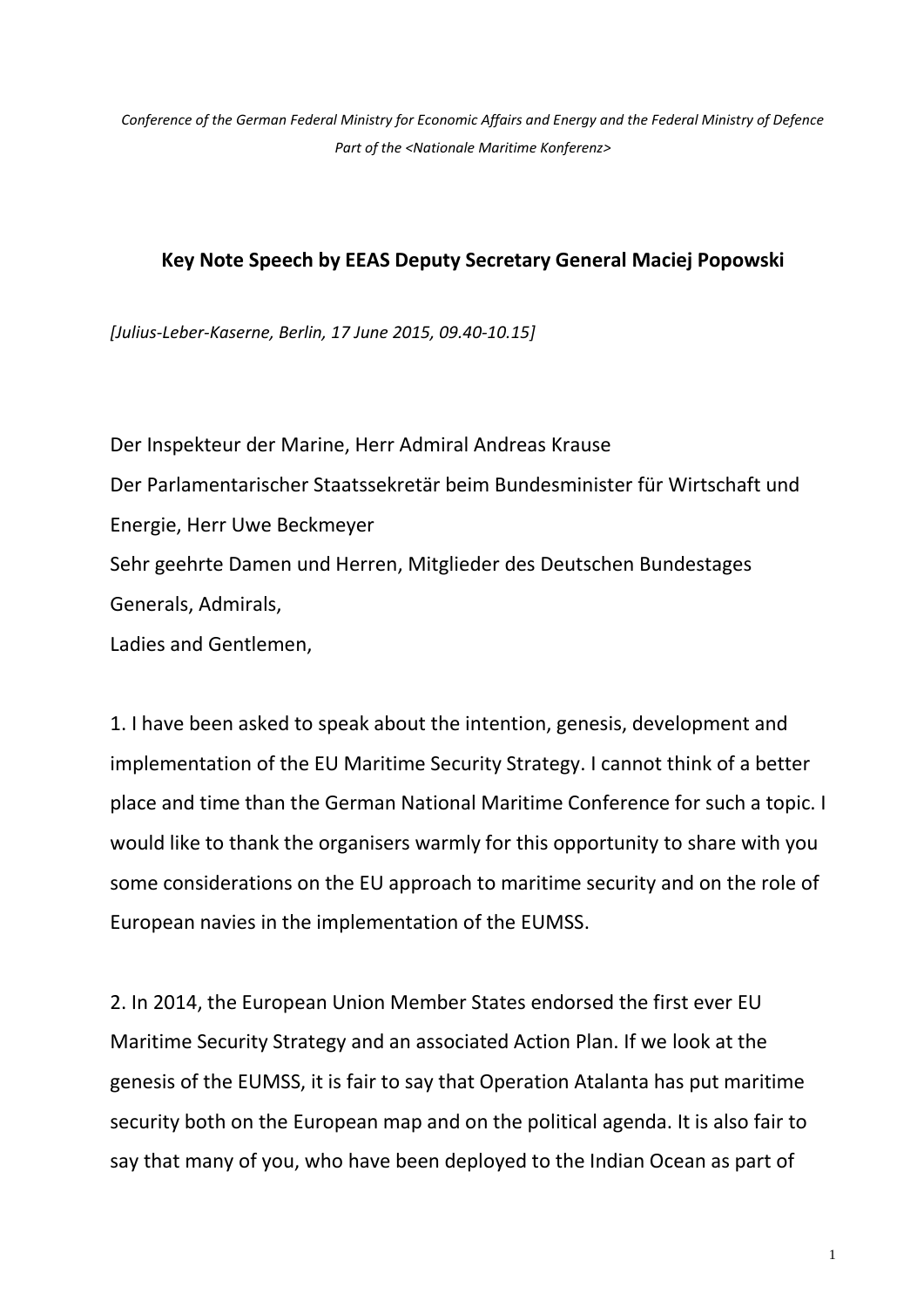Operation Atalanta, have thus contributed to the favourable circumstances in 2013 and 2014 that allowed the EEAS, the Commission and the Member States to work together and to conclude both the Strategy and the Action Plan.

## The EU approach to maritime security

3. The intention behind the EU Maritime Security Strategy and the EU's approach to maritime security can be explained in terms of the key characteristics of the strategy.

4. Firstly, the EU Maritime Security Strategy is an *inter-agency strategy*. Europe has close to 400 civil and military agencies, organisations and departments that, in one way or another, are involved in or are responsible for maritime security. Bringing this diverse group of stakeholders into a single, integrated strategic framework and approach is one of the core objectives of the strategy.

5. Secondly, the EU Maritime Security Strategy and the Action Plan take a *crosssectoral approach* to maritime security. The term "cross-sectoral" refers to actions or cooperation between and across (policy) sectors and instruments, both civil and military, at national and at EU-level. It is acknowledged that modern maritime risks and threats are multifaceted and can have implications across many (maritime) sectors involving different policies, strategies and instruments. In order to respond effectively to this type of risk or threat, the EU's response should mirror this multifaceted nature, hence the need to integrate policies, strategies and instruments into a single strategic cross-sectoral and civ-mil framework. The Action Plan contains over 130 actions that, with their combined potential effect, can alter the organisation of maritime security in Europe forever.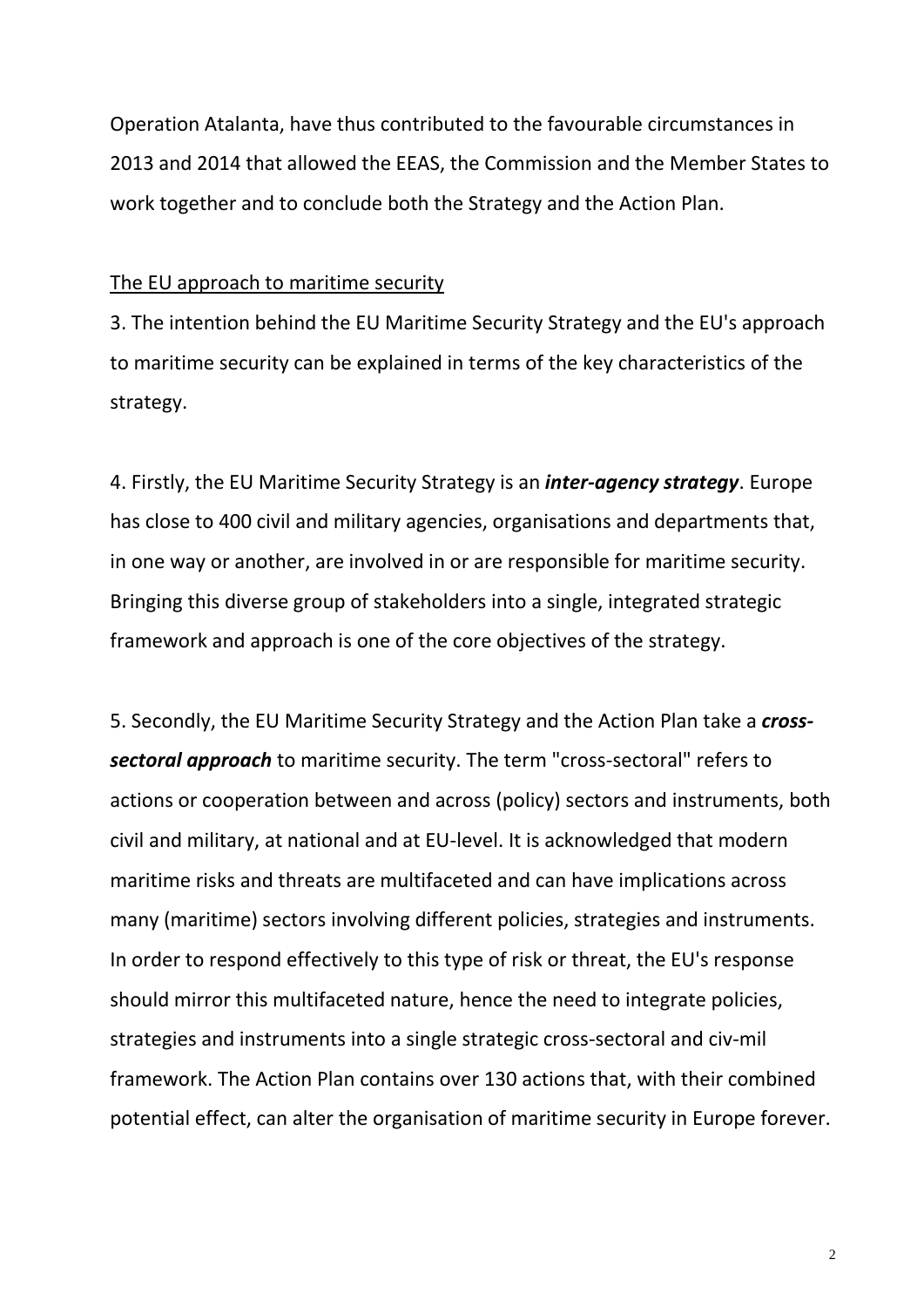6. A third characteristic of the EUMSS is that it is a *partnership document*. Europe is built on cooperation and inclusiveness, which is why we put a premium on a multilateral approach. A cornerstone principle of the EU approach to maritime security is what we refer to as effective "*Maritime Multilateralism*". To address the main challenges in the global maritime domain, we will have to cooperate more and more extensively with partner nations and organisations in a crossborder, cross-sector and cross-cutting fashion. The EUMSS strengthens the EU's capacity for cooperation – our ability to work with international partners to address common challenges.

7. The *bottom-line* that we wish to achieve with the EUMSS is that we succeed in organising maritime security in Europe in such a way that we are able to safeguard European maritime security interests around the globe and protect European citizens, societies and the Union against a whole spectrum of maritime risks and threats. An additional requirement is that we organise ourselves in a cost-efficient manner. In other words: we cannot allow Europe's maritime flank to be exposed but we cannot afford a too costly system of maritime security. Better cooperation and coordination across sectors, including bridging the civ-mil divide is thus the name of the game.

## The role of navies in the implementation of the EUMSS

8. If there is one thing that has come out of the development of the EU Maritime Security Strategy, then it is the realization that Europe needs its navies. That the cuts have been too deep and that, given the strategic maritime interests of Europe across the world, Europe may not need a "European navy" as a "European institution" but it certainly needs the naval capacity to act in the global maritime domain wherever and whenever that is required.

3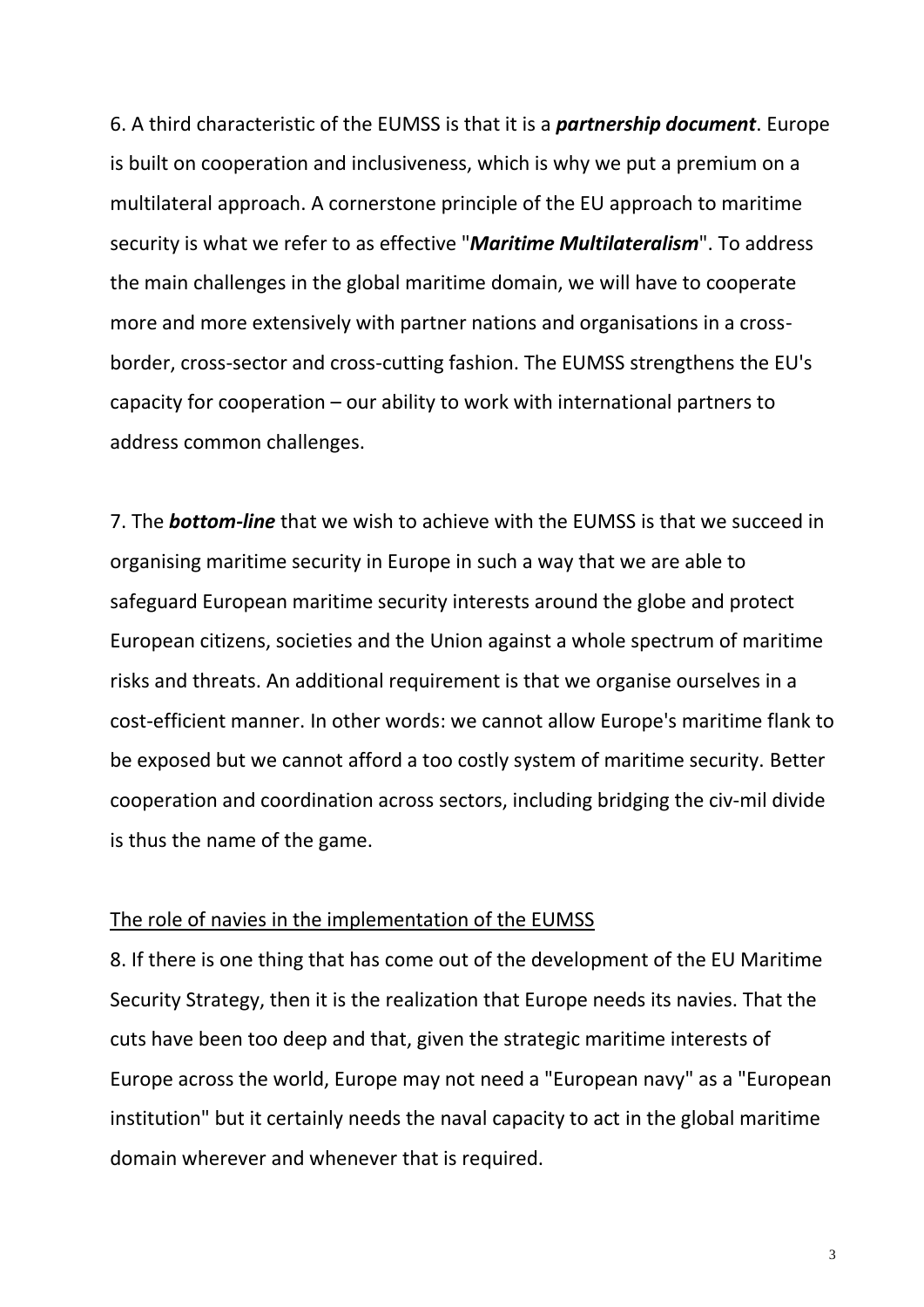9. Embedding and 'anchoring' the navies in an essentially civilian cross-sectoral approach will be the central and crucial challenge. I would now like to take this opportunity to share some reflections on the way we *frame* the naval contribution to the cross-sectoral approach.

10. Navies are traditionally thought of as *institutions* or organisations, with *capabilities*, that is: ships, fire power and sensors. Europe however is moving away from an institutional approach to maritime security and is adopting a more functional approach.

11. This shift is caused by two facts. Firstly, as I already mentioned, we have close to 400 maritime security organisations in Europe. Secondly, the national organisation of maritime security differs enormously among EU Member States. There is no – nor should there be – single template for the organisation of maritime security.

12. A functional approach to maritime security allows maritime security stakeholders, irrespective of their form, civil or military nature, organisation and command and control structure, to improve coordination, cooperation and information sharing. This can be in a single sector or across sectors and involve one or more activities, irrespective of the institutions or organisations responsible for the execution of that activity.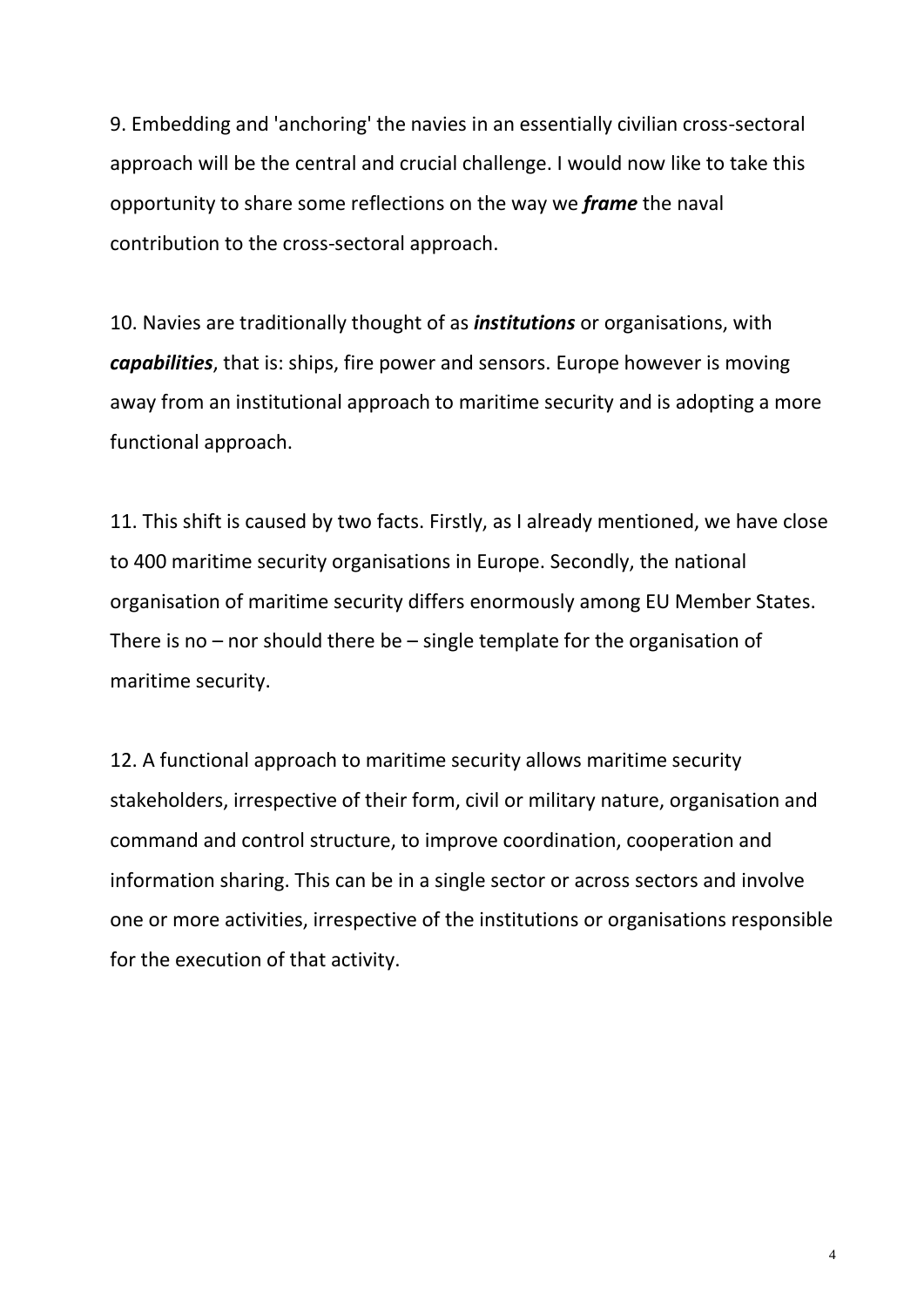13. The work carried out in the context of the European Coast Guard Functions is a testimony to the success of the functional approach. Representatives of different national Coast Guard organisations have identified a number of specific Coast Guard functions such as maritime safety, customs activities, border control or Search and Rescue, that are delivered by Coast Guard organisations, irrespective of their form, whether they are civilian or military or whether they fall under the Ministry of Transport or the Ministry of Defence.

14. Taking the work on the European Coast Guard Functions as a stepping stone, it would be useful, in my view, to see how this concept could be applied to navies and European naval power. We would thus have to ask ourselves: if we take a functional approach to navies and naval power, what specific "naval functions" we can identify that navies perform? Obviously, I am not the right person to provide an answer to this question but I do think that there is merit in putting the question forward.

15. It strikes me that a functional approach to maritime security and naval cooperation provides a fresh and constructive perspective on existing debates on strengthening 'internal' - 'external' security cooperation, and civil-military cooperation as it allows us to overcome traditional institutional boundaries.

16. A functional approach makes clear what role navies can play and what contribution they can make to the cross-sectoral approach, for example the ability to exert sea control, which is crucial to protect the global maritime network of trade routes, without limiting them to 'defence' or national security.

5